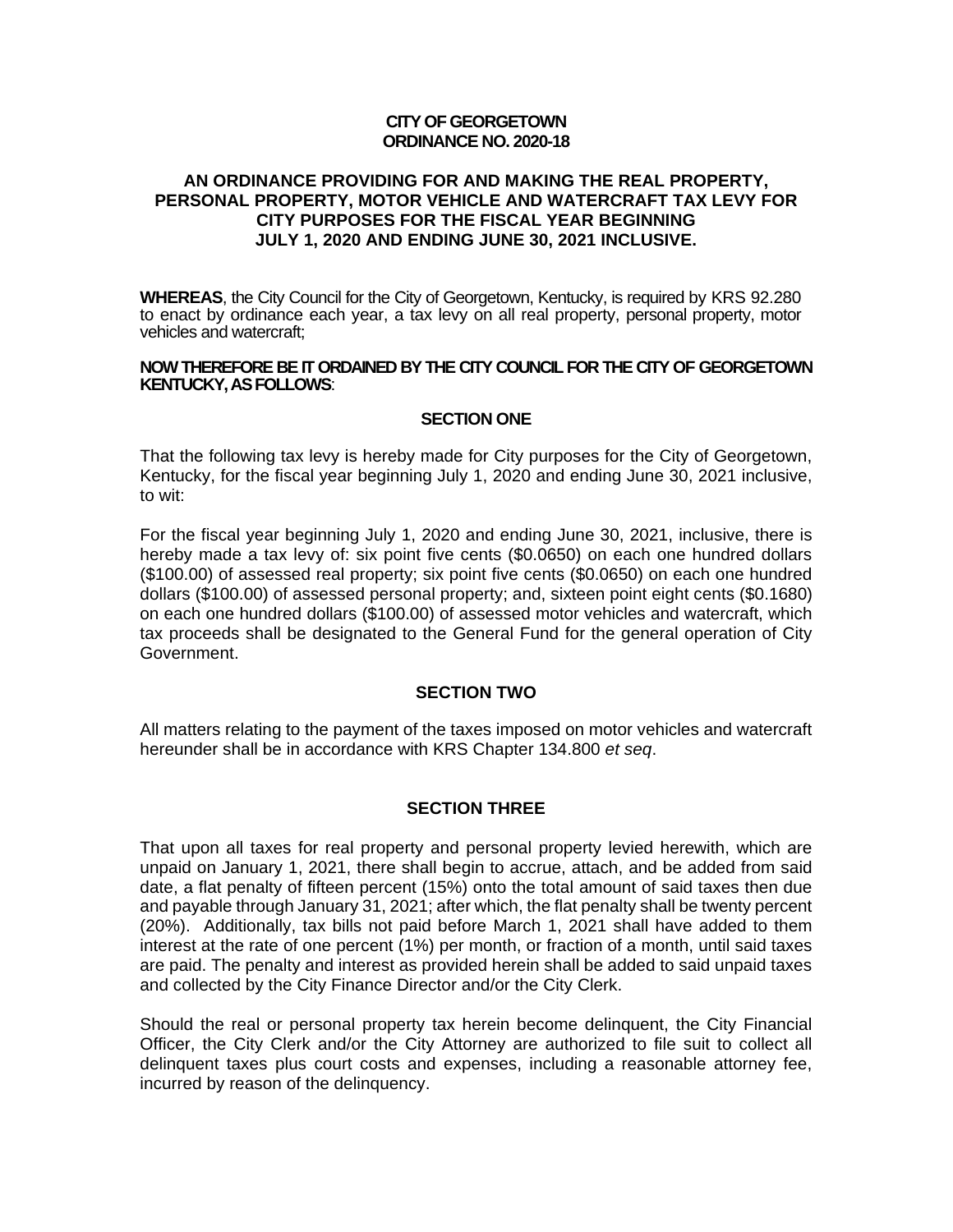#### **SECTION FOUR**

If any section, subsection, sentence, clause, or phrase of this ordinance is held unconstitutional or otherwise invalid, such infirmity shall not affect the validity of the remaining portions of this ordinance.

#### **SECTION FIVE**

All ordinances or parts of ordinances in conflict with this ordinance are hereby repealed.

## **SECTION SIX**

This Ordinance shall take effect after its passage and publication according to law.

PUBLICLY INTRODUCED AND READ FIRST TIME: October 12, 2020

PUBLICLY READ SECOND TIME AND PASSED: October 26, 2020

APPROVED: <u>Tom Prather (Oct 27, 2020 14:17 EDT)</u> Tom Prather, Mayor Tom 4

ATTEST: Tracie Hoffman (Oct 27, 2020 14:27 EDT) [Tracie Hoffman](https://na1.documents.adobe.com/verifier?tx=CBJCHBCAABAArT0-Aw-9_jMoKfxoNb_LKpJ4Y3e-Ont0)<br>Tracie Hoffman (Oct 27, 2020 14:27 EDT)

Tracie Hoffman, City Clerk